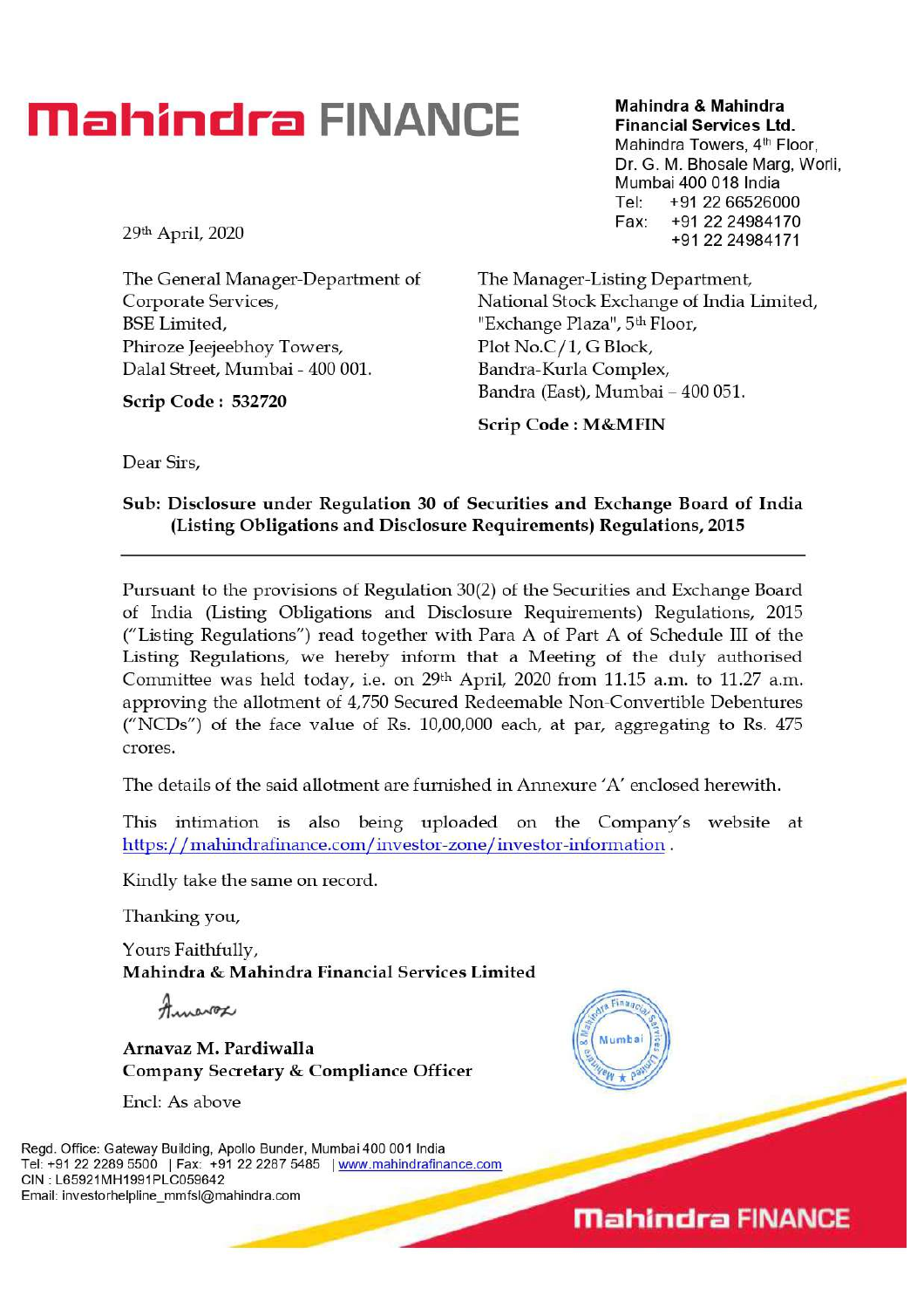# **Mahindra FINANCE** Page No. 2

#### Annexure 'A'

| <b>Issuance of Debt Securities</b> |                                          |                          |                                                                     |  |
|------------------------------------|------------------------------------------|--------------------------|---------------------------------------------------------------------|--|
| Sr.                                | Requirements of disclosure               |                          | <b>Details</b>                                                      |  |
| No.                                |                                          |                          |                                                                     |  |
| (i)                                | Size of the issue                        | $\ddot{\cdot}$           | Series AE2020 - Rs. 475 crores                                      |  |
| (ii)                               | Whether proposed<br>be<br>to<br>listed?  | $\ddot{\cdot}$           | Yes                                                                 |  |
|                                    | If yes, name of the stock<br>exchange(s) |                          | Wholesale Debt Market Segment of BSE<br>Limited.                    |  |
| (iii)                              | Tenure of the instrument                 | :                        | 2 years and 364 days from the Deemed<br>date of allotment           |  |
|                                    | Deemed date of allotment<br>and          | $\ddot{\cdot}$           | 29th April, 2020                                                    |  |
|                                    | Date of maturity                         | $\vdots$                 | 28th April, 2023                                                    |  |
| (iv)                               | Coupon/interest offered                  | $\vdots$                 | 7.50% p.a.                                                          |  |
|                                    | Schedule of payment<br>of                | $\overline{\mathcal{L}}$ | Annually i.e. 29 <sup>th</sup> April, 2021, 29 <sup>th</sup> April, |  |
|                                    | Coupon/interest<br>and                   |                          | 2022 and on maturity 28th April, 2023.                              |  |
|                                    | principal                                |                          |                                                                     |  |
| (v)                                | if<br>Charge/Security,<br>any,           | $\ddot{\cdot}$           | Debentures are secured by way of pari                               |  |
|                                    | created over the assets                  |                          | passu charge in terms of the Registered                             |  |
|                                    |                                          |                          | Debenture Trust Deed dated 24 <sup>th</sup> June,                   |  |
|                                    |                                          |                          | 2019 on Aurangabad Branch office along                              |  |
|                                    |                                          |                          | Debenture<br>other<br>holders<br>with<br>and                        |  |
|                                    |                                          |                          | exclusive charge on receivables under Hire                          |  |
|                                    |                                          |                          | Purchase/Lease/ Loan contracts, owned                               |  |
|                                    |                                          |                          | Assets and Book debts to the extent of                              |  |
|                                    |                                          |                          | 100% of Debenture outstanding.                                      |  |